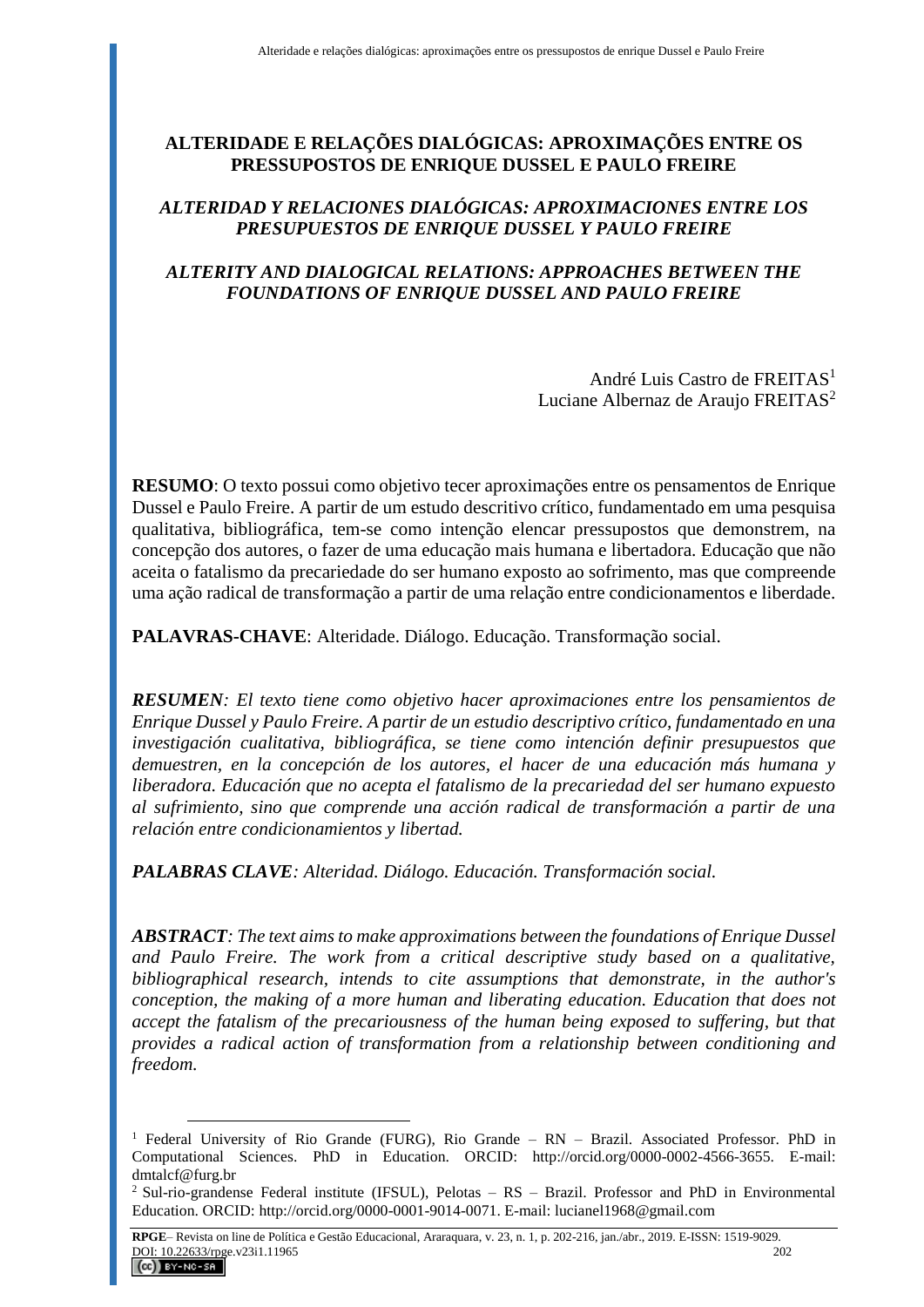*KEYWORDS: Alterity. Dialogue. Education. Social transformation.*

### **Initial considerations**

From the sociocultural reality, in a context that intends the social transformation, with a view to liberating the conditions of oppression, is that the works of Enrique Dussel and Paulo Freire are approaching. The liberation of the human being is overlapped by the liberation of the world and they compose relations from the conditions of place and time in which the human beings are.

In these conditions, the suffering of the Other must be considered, given a reality in which certain subjects subjugate others, that is, they oppress them, by means of asymmetrical relations of power. What is at stake is the set of human rights of these oppressed subjects, who must be reinvented from processes of their own struggles inserted in their culture, so that they are renewed in the praxis of liberation, thus avoiding being ideologized as mechanisms of oppression.

For Dussel (1995), Latin American culture finds itself outside of history such that it is fundamental to find for it "... a place in World History, starting from its poverty, and thus to discover its hidden reality "(DUSSEL, 1995, p.14).

In this line of reasoning, it is indispensable to promote the universality of human rights based on the struggle processes of each culture. The Philosophy of Liberation is fundamental to think the human rights of Latin American cultures, considering the reality in question, starting from the option for the liberation of the oppressed peoples.

For Dussel (1995), the first experience of the Philosophy of Liberation refers to discovering the oppressive facts that generate the domination in which subjects become lords of others. For the same author, they are the following: I) World plan: center - periphery, from the European expansion in 1492; II) National plan: elites - masses, bourgeoisie, workers and people; III) Erotic plane: human beings; IV) Pedagogical plan: imperial and elitist culture versus peripheral and popular culture; and V) Religious plan: fetishism at all levels.

The Philosophy of Liberation thus becomes a critical current of modernity, such that the latter has its roots in the processes of colonization, anchored, in a second moment, in the capitalist model of civilization, which constitutes itself as an oppressor of different cultures existing outside the European continent.

In this way, the logic of colonization is expressed by an unequal distribution of wealth and by the geopolitical domain of epistemology. For Dussel (2000), this logic consists of the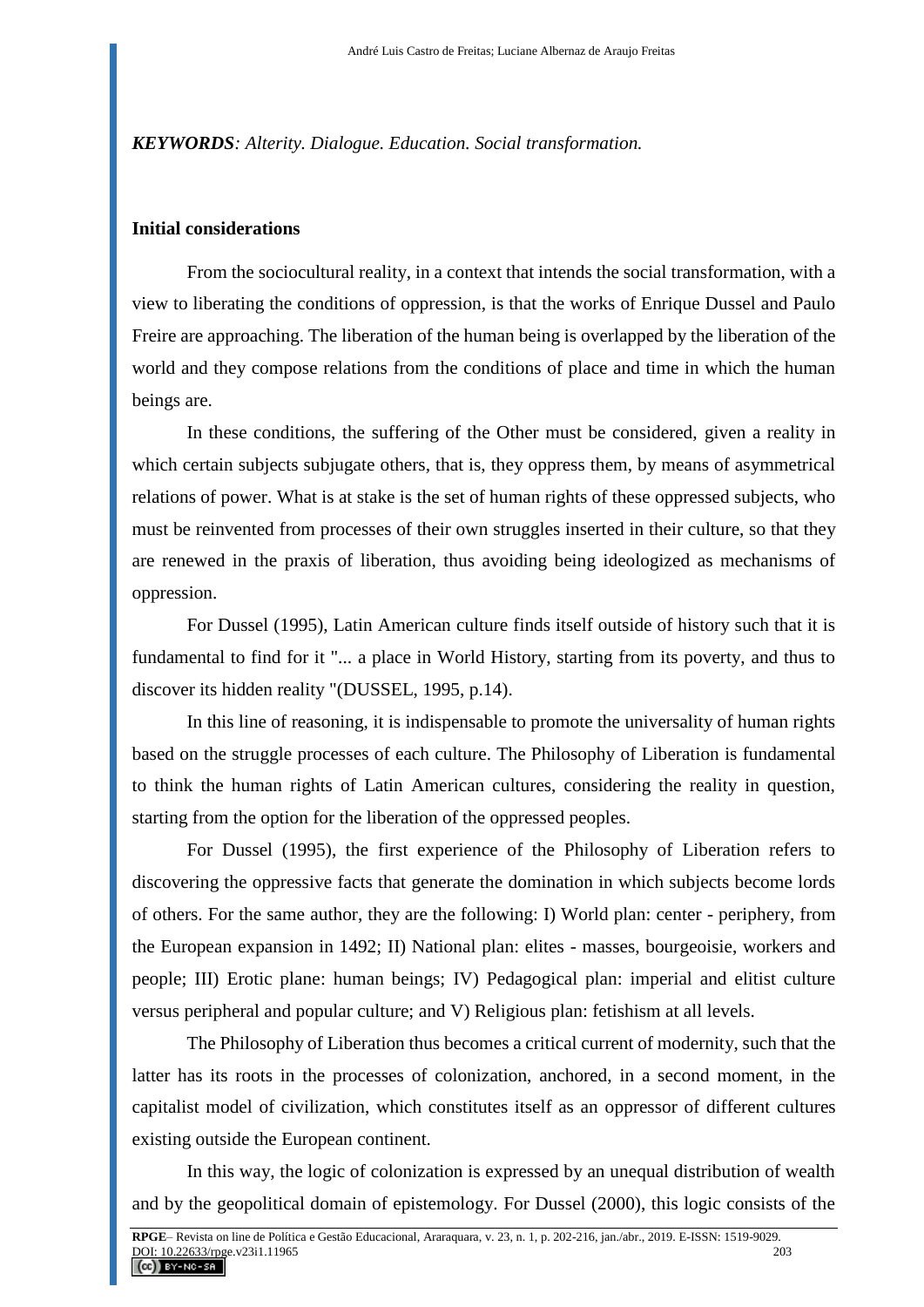establishment of the hierarchical classification system in all social spheres until the suppression of economies and cultures existing before the arrival of the colonizers, such that their effects are manifested in the criteria of inferiority of the peoples oppressed in Latin America, that is, in the peoples who lost their history.

Likewise, the feeling of inferiority of the oppressed is a recurrent theme in Paulo Freire's work. For the author, the whole relationship of domination and oppression by itself constitutes a form of violence, of disloyalty, in which the oppressor is dehumanized by the excess of power as well as the oppressed by the absence of that same power.

For Freire (1969), for the most part, the attitude of violence is attributed to the oppressed when it is raised against the oppressor, in identifying oppression. Violence is attributed to the oppressed by the oppressor, as a way of disqualifying the former. "Among the undeniable rights that one admits to itself the dominant consciousness has more these: that of defining violence. The one to characterize it. The one to locate it. And if this right assists him exclusively, it will not be in him that he will encounter violence" (FREIRE, 1969, p. 50).

The oppressed, immersed in a situation in which knowledge is aligned with domination, not rare, in its condition that is already peculiar to it by its early walk, cannot discern a differentiated condition to constitute a new relation.

The intentionality of the text, proposed here, is to problematize, from the ideas of Enrique Dussel and Paulo Freire, the hierarchy existing in the conditions of oppression experienced by the Latin American subjects with respect to the culture seeking as emerging alternative to otherness and dialogic relations. From this idea, the issue of human rights is treated as a result of the dialogue between cultures and not as constructed by the oppressor and allowed to the oppressed.

The text is described as follows: The Eurocentric and World-wide paradigm - a discussion is being made on the constitution of culture in Europe and Latin America through oppressive relations; Otherness and dialogical relations - reflection is made on the need to move towards the freedom of the Other in order to achieve its own; Speaking and transforming the world - one understands the importance of the oppressed, in a culture of oppression, learning to speak his word; and The revelation of the Other - to think that the externality of the Other on the anthropological level is, at first, social. After following the final considerations.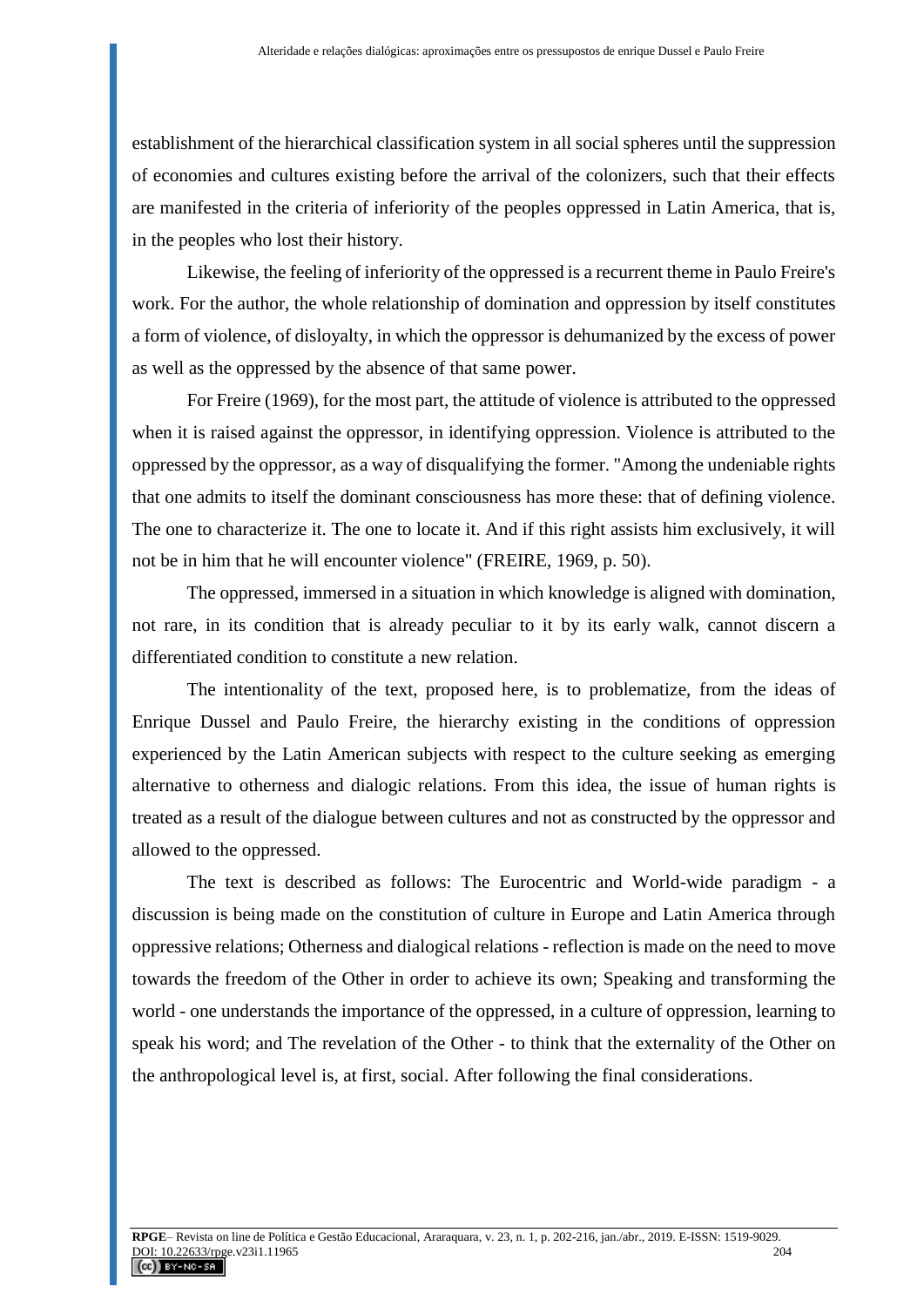#### **The Eurocentric and World-wide paradigm**

 $\overline{a}$ 

The Philosophy of Liberation focuses on overcoming the ethnocentrism of human rights, enabling historicization in the process of different cultures. Cultures can be seen as systems in dialogue with others that enable them to change. On the other hand, it is fundamental to ensure that human rights do not become a static Eurocentric product that is not capable of intercultural dialogue with other cultures.

The central point of Dussel thought is the reflection on the need for a liberation of Latin American thought in order to make possible the liberation of the exploited worker. Similarly, for the same author, it is recognized that this thought, still in contemporary times, remains submissive to European philosophy.

When Dussel (2000) refers to the Eurocentric paradigm, he affirms that the phenomenon of modernity<sup>3</sup> "[...] is exclusively European, which has developed since the Middle Ages and spreads throughout the world" (DUSSEL, 2000, p 51). This diffusion of the European paradigm, through the processes of colonization, created the idea of independence and supremacy, associated with a set of internal characteristics that Europe had that allowed it to surpass other cultures, mainly for its rationality.

The alternative paradigm, from the world horizon, conceives that "[...] European modernity is not an independent autopoietic, self-referential system, but it is a 'part' of the 'world-system': its center. Modernity, then, is a phenomenon that is becoming globalized "(DUSSEL, 2000, page 52, author highlights).

In these conditions, philosophy must think about the world reality, not from the perspective of the center, which holds the political, economic, scientific or military powers, but beyond these frontiers, that is, to exercise thinking from the periphery, the conditions of the condemned of the land<sup>4</sup> or, in the Freirian context, of the ragged ones of the world<sup>5</sup>.

<sup>&</sup>lt;sup>3</sup> The founding event of modernity for Dussel (1992) was the discovery of Amerindian territories, which was essential in the "constitution of the modern 'ego', but not only as subjectivity but as 'center' and 'end' subjectivity of history" (DUSSEL, 1992, p.19, author highlights). "The modern ego appeared in its confrontation with the nonego; the inhabitants of the newly discovered lands do not appear as Others, but as the Same to be conquered, colonized, modernized, civilized, as 'material' of the modern ego "(DUSSEL 1992, p. 46).

<sup>4</sup> Fanon (1968), when comparing the social conditions between the settler and the colonized, reflects that the city of the colonized (the condemned) is a city hungry for bread, meat, shoes, coal, and light, as it constitutes itself as a city "[...] crouched, a city kneeling, a city in a corner" (FANON, 1968, p.29). In these conditions, the colonial context is based on an unequal economic reality, such that differences are created in the ways of life, in the culture itself. The settler is also able to misrepresent and poison the values, customs and traditions of the colonized, causing them to become perverted which entails the exercise of destitution and, consequently, the destruction of that culture.

<sup>&</sup>lt;sup>5</sup> Freire (2004) uses the term when reflecting on an unjust, oppressive - oppressed (ragged) social order, in which the former in the exercise of a false generosity maintains the oppressive structure which is nourished by misery and by its own false generosity. For the author, it is through the struggle for the restoration of the humanity of the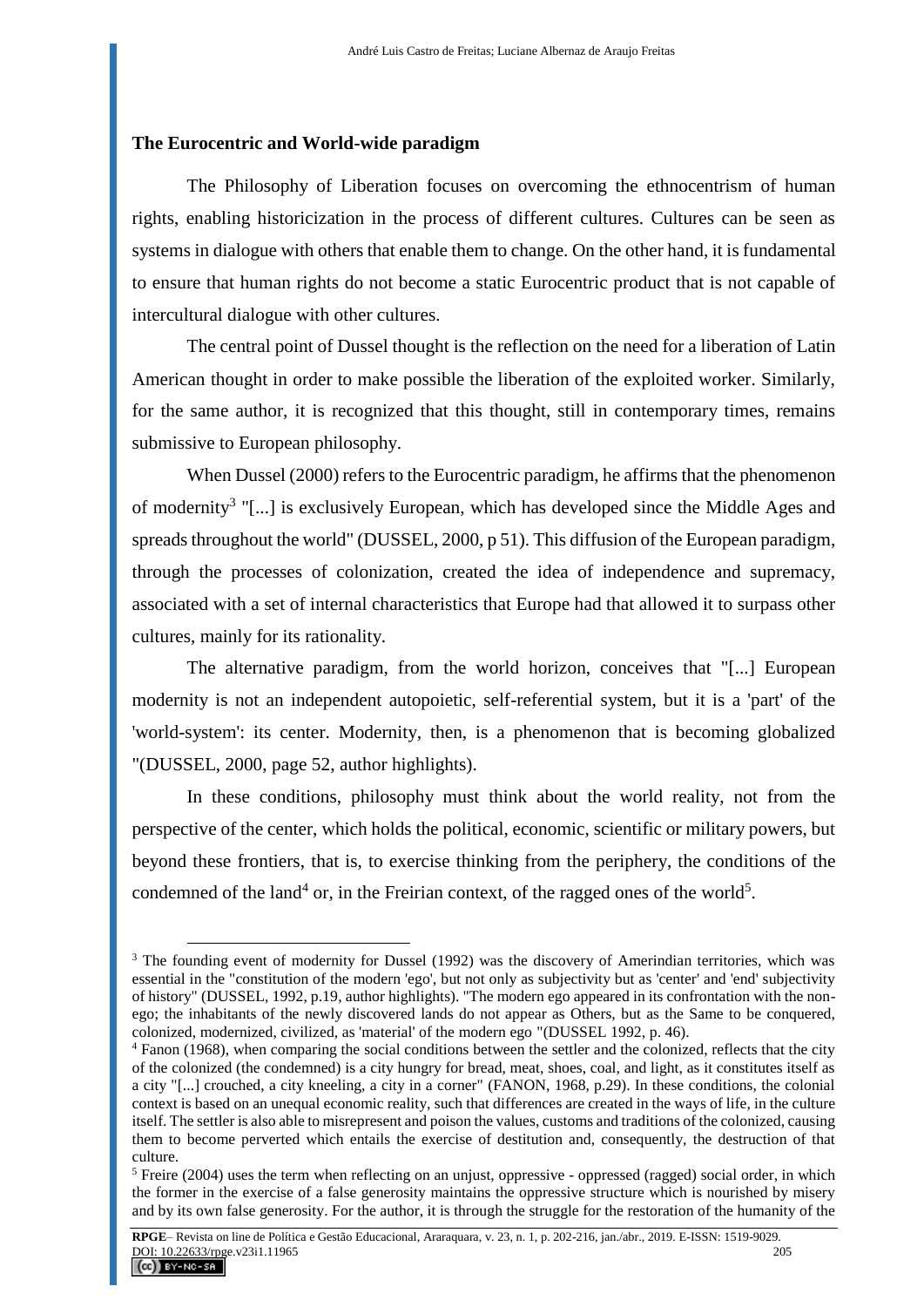Dussel (2000) argues that the centrality of Europe in the world-system is not only the result of the internal superiority accumulated in the European Middle Ages over cultures, but also the effect of discovery, conquest, colonization, integration and submission of Amerindian territories, which gave Europe a comparative advantage over the world.

Over the years, Europe has been organizing itself as a civilization capable of conquering the world, and by discovering and extracting the resources of America, it was strengthened and start to become a model for the rest of the world.

At a time when Europe became the model for the rest of the world, subjects in Latin America began to live the duality in which "[...] to be is to seem and to seem is to look alike with the oppressor" (FREIRE, 2004, 32). Under these assumptions it is possible to approximate Freirian ideas that Latin Americans as oppressed, host the oppressor itself, and also, in resemblance to inauthentic beings, as dual beings, hinder their own liberation.

In this context, it is at the moment of discovering as a host of the oppressor that humans can contribute to the action of their own liberation. For this discovery to occur it is imperative to unveil the occult reality, at a given historical and cultural moment, by the exercise of a critical understanding of this reality through a non-neutral educational process.

Freire (2004), when reflecting on the conquest, antidialogical action, attributes to the self, antidialogic, the domination, that which transforms the you into a mere thing, that. Otherwise, in dialogical action, in "co-laboring," the dialogical self is one who knows "[...] that it is exactly what constitutes it. You also know that, consisting of a you - not I -, you who constitute it, in turn, constitute myself, as having in you an you. In this way, the self and the you become, in the dialectic of these constitutive relations, two you who become two I"(FREIRE, 2004, p. 165-166, author highlights).

The radicality of the self, as a recognition of the existential condition, is constituted by looking and listening to the Other, accepting and committing itself to social, historical and cultural diversity, while taking into account the requirement of understanding the value of feelings, of the emotions and desires, as well as the overcoming of insecurities.

This educational process, also, is approached by Dussel (1977a) at a time when the author refers to the Other as distinct, as free pole, not as the Same. Thus, as distinct, the human being, as an educator, has a new project of being a historical subject such that the educator must teach the already acquired from the existential situation of the subject causing the "... arriving creative revolution to be confused with the student's own problematizing invention" (DUSSEL,

oppressed that true generosity can be restored. Freire (2004) refers to the concept of "land condemned" used by Fanon.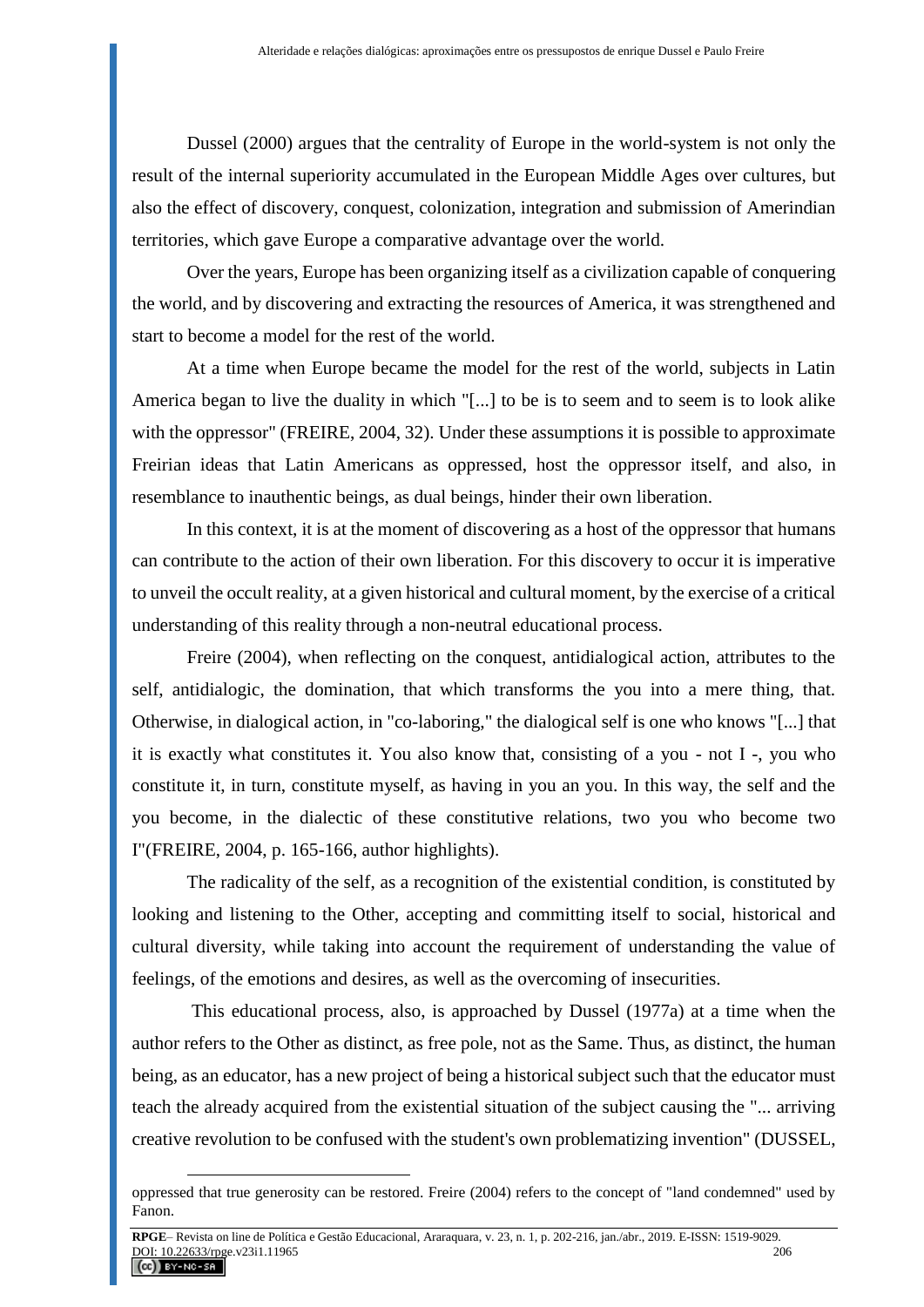1977a, 133). It also reflects that the educator learns at the same time the project of the student, that is, the Same of the Other, the new one that the educator did not know.

In this way, the learner learns the authentic word of the educator, launching his world, his project, in a movement that means the realization itself, but at the same time demands that it be opened to the Other, which was revealed by the educator. The educator learns from the novelty of the project of the Other, since this project originated in a given historical moment and, consequently, the learner learns from the otherness of the educator.

In these relationships, the teaching process is beyond the simple act of revisiting the previously worked, but in a critical way to understand how the contents were reached and constructed, enabling experiences that open the way to the new, to the creation. Associated with this, the pupil teaches his authentic way of living as a human being to the educator, so that his findings may offer transformative actions to history.

For Enrique Dussel and Paulo Freire, the recognition of otherness, of difference, is a constituent condition of the Self and the Other, which are constituted in the relation, in the intersubjectivity, such that the Self exists only from the Other, making the teaching in this context, becomes an existential commitment. Aligned with this commitment, the next discussion aims to present a reflection on the category's otherness and dialogical relations.

#### **The otherness and the dialogical relations**

Otherness is a fundamental category in the Dusselian context, which is characterized as the "[...] diachronic passage from listening to the other's word to the proper interpretation" (DUSSEL, 1986, p. 208) according to a presupposed ethic in the human being. Dussel asserts himself in the exercise of listening to the Other, through the existential commitment, in which philosophy is to think doubly the word of the Other, injecting it with a new possibility from the critical consciousness of the Self.

For the same author, it is by the existential commitment, by the liberating praxis, by a becoming the world of the Other that it is possible to reach the interpretation, the conceptualization and the verification of its revelation. At that moment, in which one moves towards the liberation of the Other, one reaches oneself.

One must regard the word of the Other as "similar" while retaining the metaphysical distinction which rests on Him as Other, not as identical or unequivocal, but respecting the analogy of revelation. Thus, the history of human liberation is based on relative results, never endings, in such a way that for Dussel the way is to listen to the voice of the poor, the voice of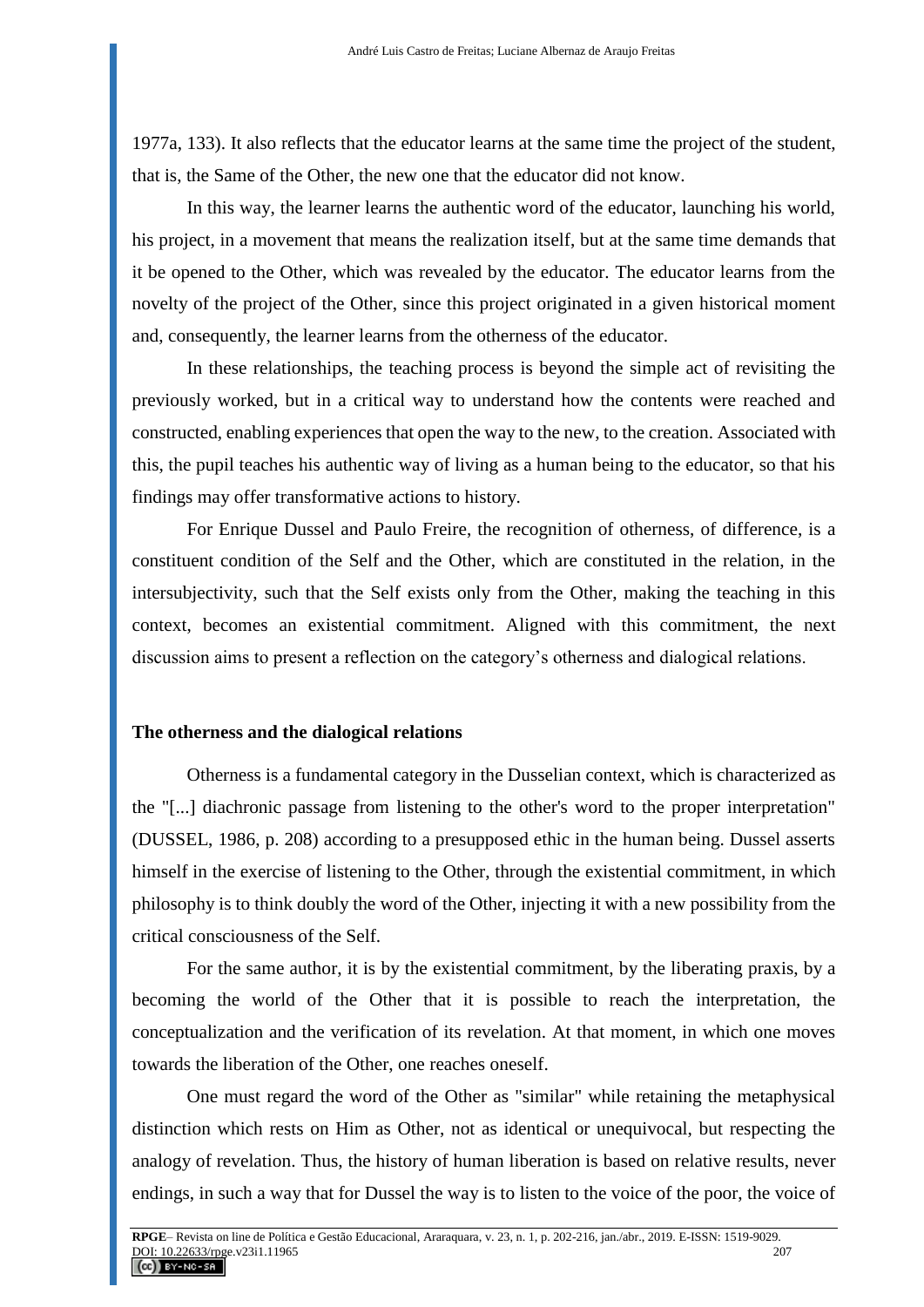the people, committing themselves to "humility and meekness in the pedagogical learning of the way in which the word of the other, as teacher, traces each day" (DUSSEL, 1986, p. 209).

Dialogue with the equal and different, in which the Other is allowed to be heard, with otherness is a founding presupposition in Freire's work. By the dialogical relation, the subjectivity becomes human subjectivity, that establishes the importance to the Other, dialogue no more based on pure reason, but on the possibility of listening to the subject. A dialogue linked to reality, to historical time, in favor of social responsibility.

The Freirian proposal assumes an epistemic politics, when assigning a resignification to the human beings involved in the educative relation, when the educator in sharing with the learner promote the acceptance of the condition to be educating, to learn from the experience with the others.

The learning for Freire (2004) refers to the right to speak the word and when the human being does it is in the sense that the act of saying the true word is that of transforming the world, overlapped to the movements of action and reflection.

To pronounce and modify the world constitutes the right of every human beings, not as the privilege of some, so that no one should say the true word alone or say to others, but pronounce it in the relation of sharing with the others.

This is the reason for the impossibility of dialogue between those who wish to pronounce the true word and those who do not want it, or "[...] among those who deny others the right to speak their word and those who are denied this right "(FREIRE, 2004, p. 79).

By pronouncing the world, by the true word, human beings transform and humanize the same world, and dialogue becomes a way for subjects to gain meaning as beings.

This approach approximates of the ideas of Ghiggi (2010) when the author argues that among the categories elaborated by Freire, which gain centrality in the revival of popular education, is the dialogue. The same author, taking into consideration the context of popular education, argues that dialogue takes as its starting point the anthropological-cultural framework, which is intimately linked to the life of those who participate in the educational relationship, where the thematic universe, as the world of the culture of the subjects involved, allows the construction of the vocabulary universe.

Through the critical dialogue reality is not understood as abstract and static, but as a concrete and procedural reality of which the learner is part and becomes agent of the transformations. This insertion makes the learner an agent of his actions, of his interests, allowing himself to be authorized as one who reflects on the knowledge worked in this reality.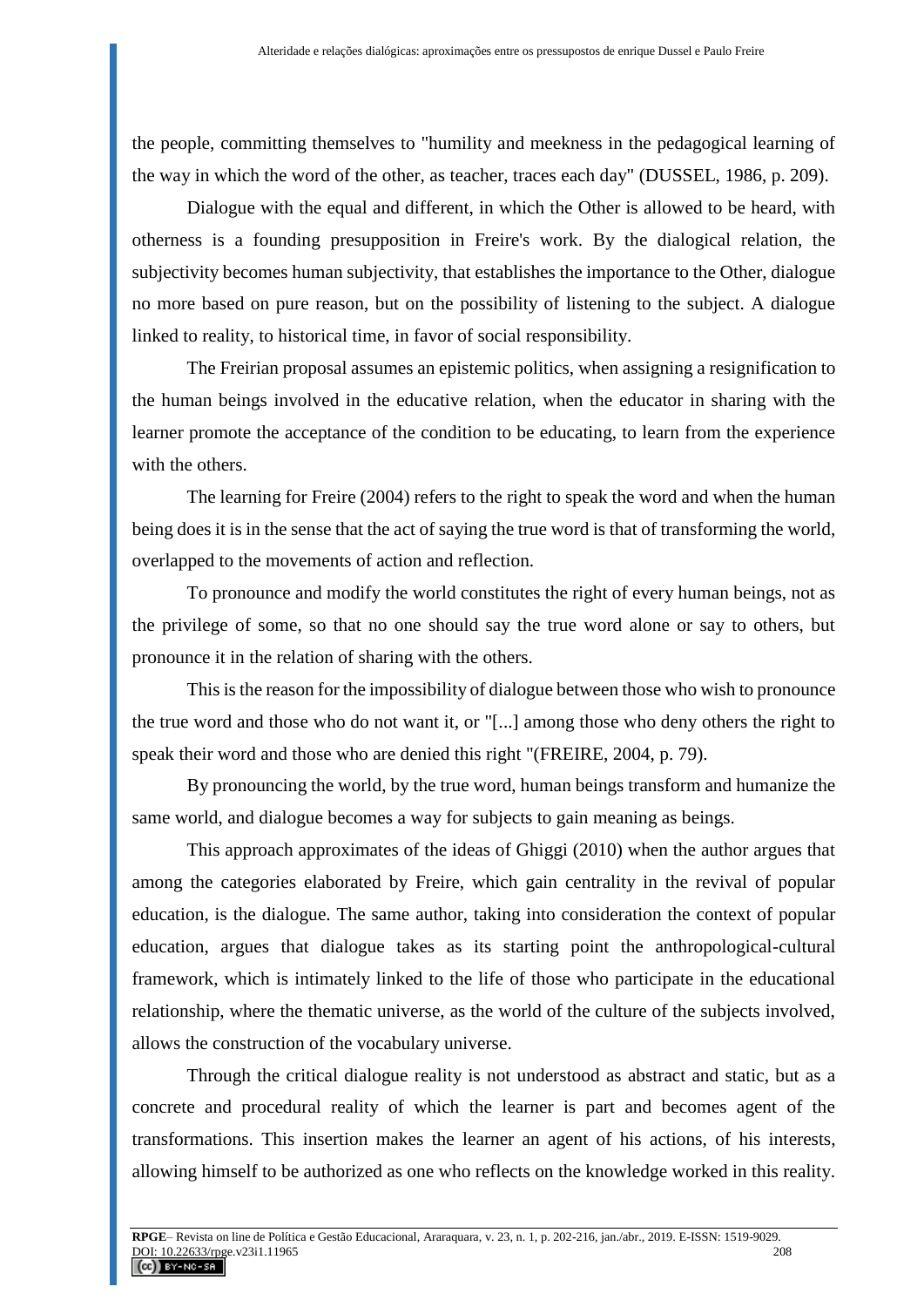At the moment that the student exercises the act of authorizing himself realizes that he is, directly, breaking with the transmission of knowledge.

It is through dialogue that the desires and motives found in the work become human aspirations and ends. Therefore, the subject is not in this space, as something petrified, but is being, developing and in process. Thus, dialogue takes place in the political dimension of education when, starting from the concrete situation, it rethinks the practice, instituting processes of transformation.

When Dussel (1977a) refers to the concrete levels of Latin American ethics, pedagogical dimension<sup>6</sup>, he begins by the concrete situation in such a way that he affirms that the way to destroy the "[...] moorings of freedom of the other" (DUSSEL, 1977a, p. 134) is by the exercise of the critical attitude in which a human being calls the Other to recover his personal attitude. In these conditions, approaching the activities of the educator is reflected that this human being becomes a new subject and lives, in advance, the proximity of the "face-to-face"<sup>7</sup>.

For the same author, in the educational context, the educator must deny the closed totality, since it always establishes new domination, but, in another way, opens it to otherness, such that the passage from alienation to freedom takes place along the path of pedagogical liberation.

Starting from the concrete situation, by the critical attitude, in the exercise of the selfconsciousness about the alienation, recognizing, still, to undergo the domination and thinking the oppression and the liberation is that the human beings walk dialectically towards a new project, driven by the word of the Other. In order to reflect on the construction of this new project, the next discussion aims to present a study about pronouncing and transforming the world.

### **Pronouncing and transforming the world**

<sup>&</sup>lt;sup>6</sup> In using the pedagogical dimension, Dussel does so in a broad sense, beyond the science of learning, but as part of the philosophy which reflects and studies relationships, father-son, master-disciple, citizen-politician, among others cultural context.

<sup>&</sup>lt;sup>7</sup> The metaphysics of the face-to-face in the Dusselian context represents the exteriority of the teacher and the disciple, of the father before the child, in which the alterity is constitutive original and essential to the world of the totality and, in this way, 'The Other' is prior to invention from 'the Same' "(DUSSEL, 1977a, 131, author highlights).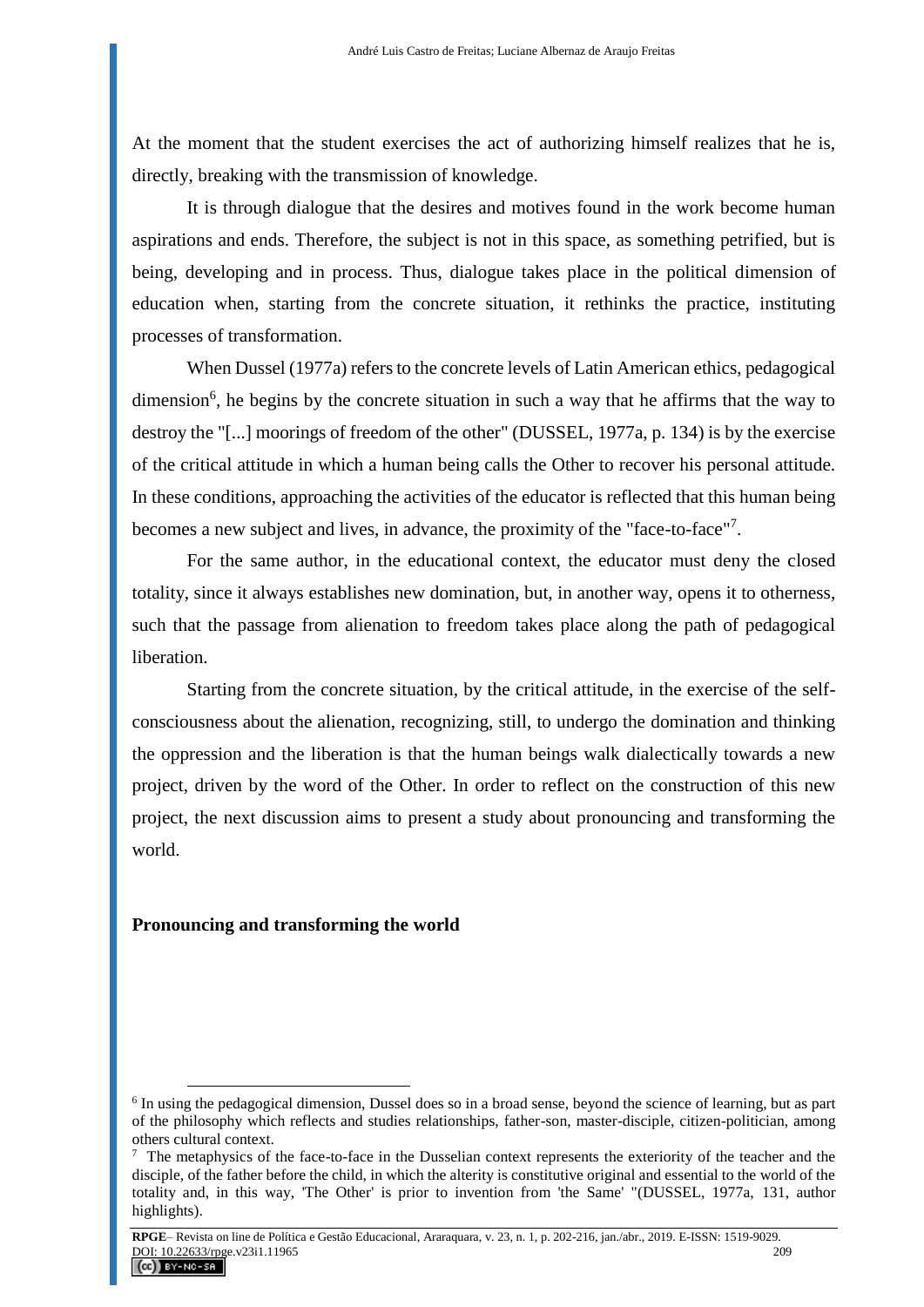To return to the initial discussion of the text, the culture of silence<sup>8</sup>, culture imposed by the dominator, in which the oppressor keeps the oppressed in the condition of the one who does not know his word, has been universalized and established European culture as superior and dominant.

This effect is manifested in a dependent Latin American culture, that is, Latin American culture, economy and politics move from the outside, that is, oppressed, because the external power exerts a will to dominate. For Dussel (1977a), the human being is hidden, oppressed, ontologically dependent.

From these considerations the saying of the true word, in the Freirian conception, refers to the human being, by his own existential condition, as the one who must pronounce and modify the world. It is in this understanding that "the world pronounced, in its turn, becomes problematized to the subjects who make them, to demand of them new words" (FREIRE, 2004, 78, author highlights).

In a democratic practice the right to speak corresponds to the duty to listen, and since listening implies speaking, the duty to listen corresponds to the right, equally, to speak to those who listen. In this way, listening is talking to the humans involved in the relationship, whereas simply speaking would be a way of not listening to them.

In these movements of listening and speaking, it is important to be attentive to the levels of understanding of humans in relation to reality. "To impose upon them our understanding in the name of their liberation is to accept authoritarian solutions as paths of freedom" (FREIRE, 1983, p. 31).

Hence the Dusselian and Freirian proposals understand that assuming the naivete of the subjects demands from the educator the humility necessary to assume the criticality, surpassing the naivete itself. On the contrary, the authoritarian, those educators who deny solidarity in the relationship, especially in the act of being educated by the Other, end up separating the act of teaching from that of learning.

For these educators, it is understood that human beings must be recognized as subjects in the process of the construction of knowledge and not only as beings accommodated to a

 $8$  For Dussel (1977), the European dominator introjected in the Latin American subject, in the dominated one, its own universalized interpretation of science. The European elite fabricated an indigenous elite, which became a subopressive force of those who lived here. The indigenous youths were marked, taken for a stay in the metropolis, and, naturally, socially and culturally dominated. These subjects would become the subopressors from their returns, propagating a word of alienation to the people, creating the false impression of being domineering, but effectively dominated.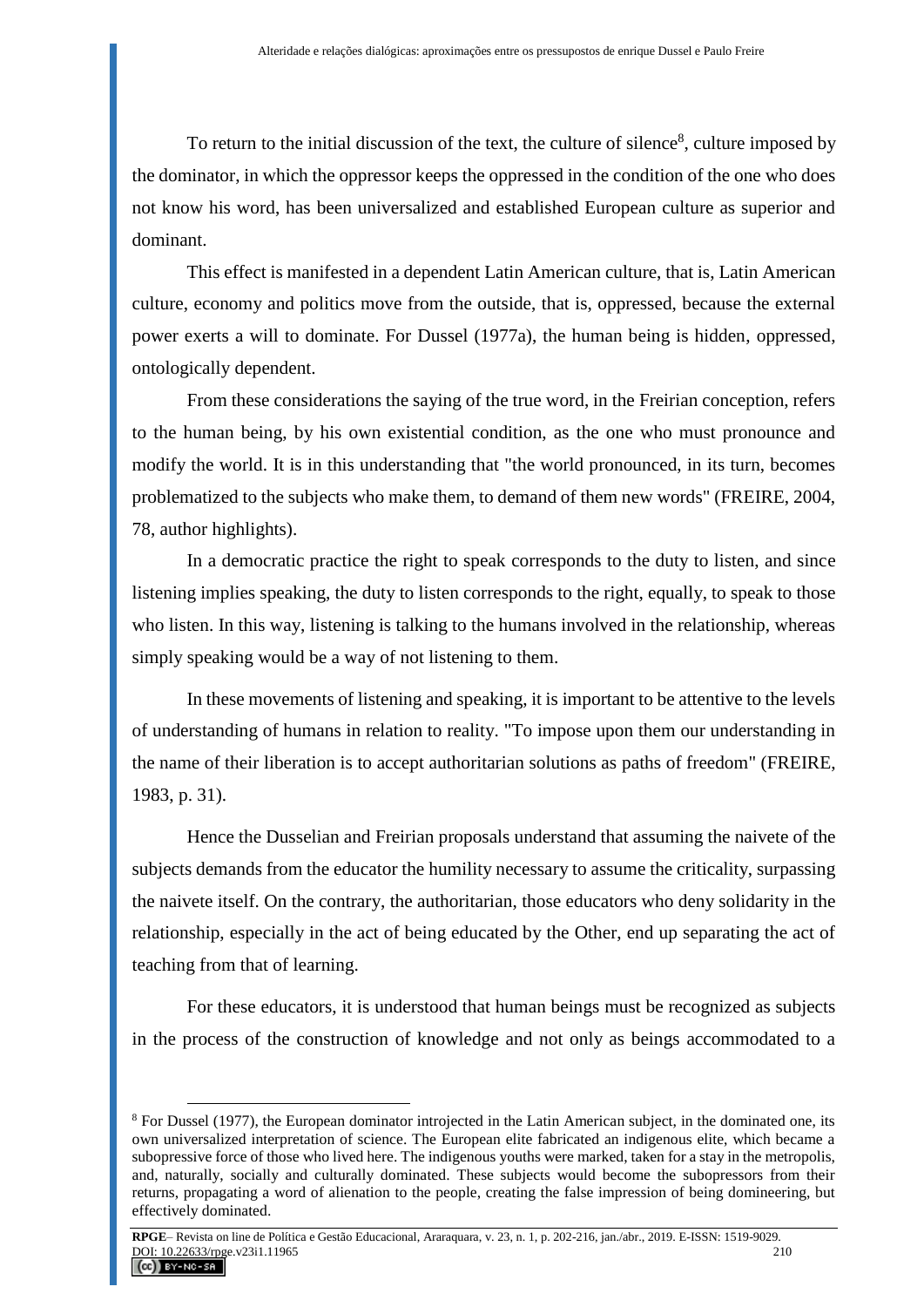situation, as well as, to admit that knowledge is beyond a finished, transferred by someone who has acquired it for another who does not already own it. In order to problematize the action of recognizing the Other, in addition to a subject conditioned to a context, the next discussion aims to present a study of the Other, beyond the individual, but as a collective experience.

#### **The reveal of the Other**

For Dussel (1977b), the Other presents a notion of historical exteriority, beyond the cosmic or physical exteriority, which reveals itself as unusual, distinct, or even oppressed. Historical exteriority, in general, presents the Other as that which is outside the system and, as such, in its extreme exteriority of the system provokes justice.

In these conditions, the presence of the oppressed defines the end of the good conscience of the oppressor, directing the construction of a more just world. "The other as a face of interpellation, reveal, provocation, only in this case is a person" (DUSSEL, 1977b, p. 50).

Emphasis is placed on the need to reflect that even before considering the uniqueness of the Other there is the built history of a people, the context of this people, their culture. Thus, the Other as oppressed reveals the history of a group of human beings such that it is not possible to describe the experience of closeness as an individual experience, but as an experience of folk history. In the personal-collective experience the face of the Other becomes the "face of a sex, of a generation, of a social class, of a nation, of a cultural group, of an age of history" (DUSSEL, 1977b, p.50).

The human being as Other is the one who represents the center of his own world and even as dominated or oppressed can say the unexpected, the unprecedented, the word that represents the personal-collective experience in his world. While the Other is a free being, but when part of a system becomes functional in relation to a structure.

Dussel (1977b) reflects that at the moment when it is possible to despise the exteriority of the Other as nothingness, ignorance, illiteracy or barbarism, or even as the null, the possibility of the emergence of the history of this people is recalled. For the same author, it is at that moment that the novelty appears, the new systems are created in the metaphysical sense.

The act of accepting the word of the Other is because it reveals it for no other reason, for it is the result of its pronunciation. "What he reveals to me has no criterion of certainty other than the reality of the other as another" (DUSSEL, 1977b, p. 52-53). From these ideas the act of revealing is exposing oneself and believing is throwing itself into the void.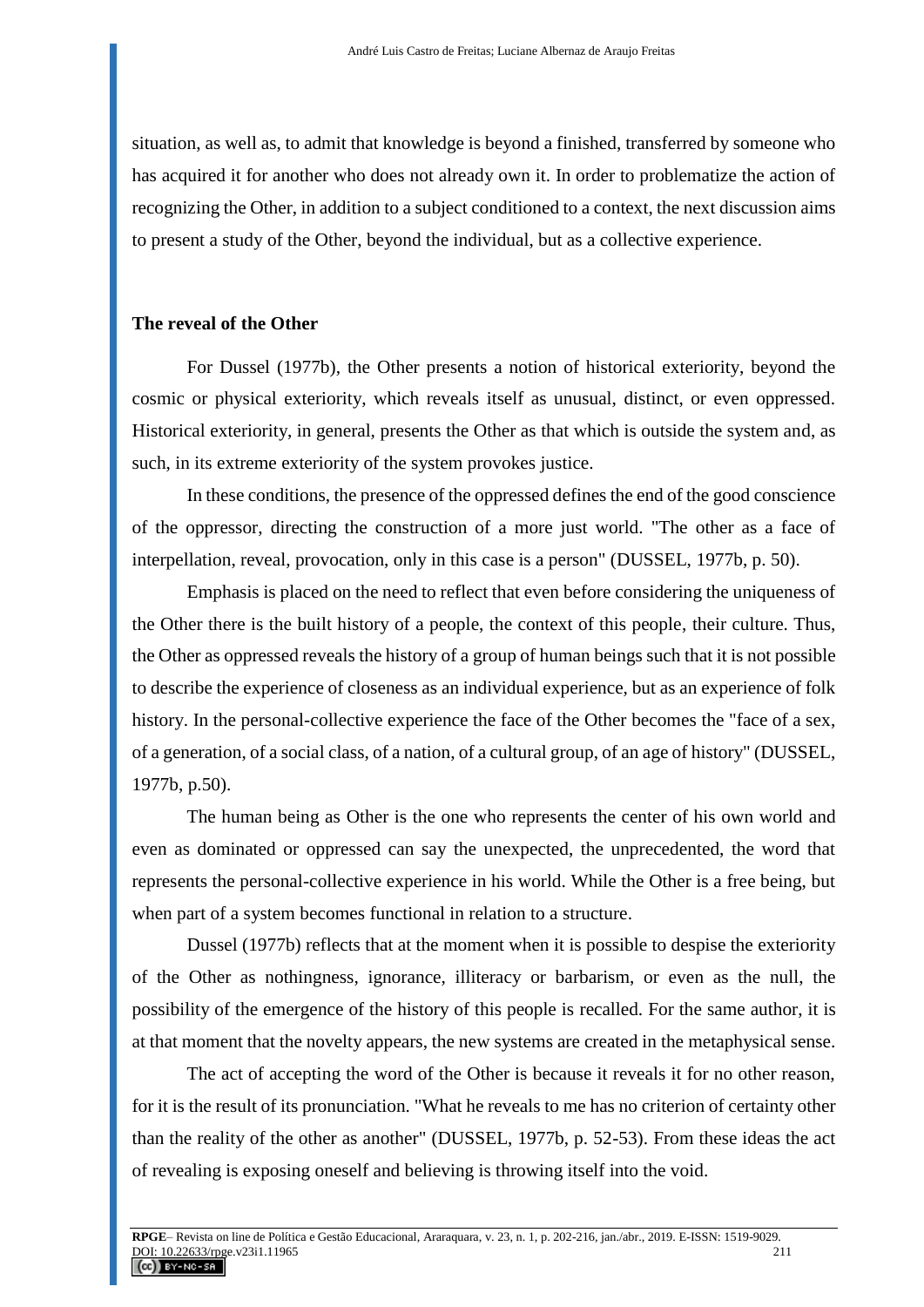Freire refers to the context of accepting the word of the Other understanding that as a premise is the action of knowing how to listen, the act of listening, as the permanent availability of the subject who hears the speech of the other. In the Freirian context, the act of listening is associated to humility, which reveals the boundaries of the knowledge and ignorance of the Self. About the educational relations, Freire (2003) emphasizes the need for respect and humility in to the "identity of the pupil, to his person, to his right to be" (FREIRE, 2003, 67).

Such a situation will guarantee the coexistence with the law of differences, without excluding the debate, that is, dialogue on differences. Approaching the affirmed by Dussel, the differences are, exactly, in the contexts lived by the human beings, in their culture, such that the dialogical experience becomes an individual-collective experience.

Thus, experiencing culture as a systematic acquisition of human experience is that subjects create the conditions to become critical subjects, responding to the movements of action-reflection. For Freire (2014), in relation to the cultural identity of the students who arrive the schools, it passes through the cut of social class<sup>9</sup>.

The cultural identity<sup>10</sup> of the pupil announces the reading of the world made by this subject and with which he reaches the school. A reading of the world learned in the conviviality of everyday life, at home, in the neighborhood, in the city with the mark of social class.

With this reading, the student arrives at the school, which, not infrequently, despises these knowledges. For Freire, in this reading, "[...] the child obviously brings his language, she brings its syntax, she brings its semantics. She speaks, after all" (FREIRE, 2014, p. 175).

When the school disregards this cultural identity, in this case the different culture, it is as if the school tries to erase from the memory of the students that language, depriving a behavior, a sense of world perception with which the subject arrives at the doors of it. It is as if the school had a standard identity to follow, dictated by the learned norm, whose ideology does not allow dialogue with the previous knowledge of the student. In this way, it is an impeding factor to consider the connection of what the learner learns in school with what he learns in everyday life.

<sup>9</sup> The cut of the class is elaborated in the sense of facilitating the understanding by what this class represents and in relation to its totality. Likewise, the class does not explain everything. When Freire exemplifies the issues associated with gender and race, he argues that the cut is designed to facilitate understanding of these classes, but at the same time, they do not explain everything about their dynamics.

<sup>&</sup>lt;sup>10</sup> Freire says in *Professora, sim; tia não: cartas a quem ousa ensinar* the concept of cultural identity as the knowledges related to the syntax and prosody of the learner, their tastes, their way of addressing the educator and other learners, and also the rules as they play or fight in their experiences.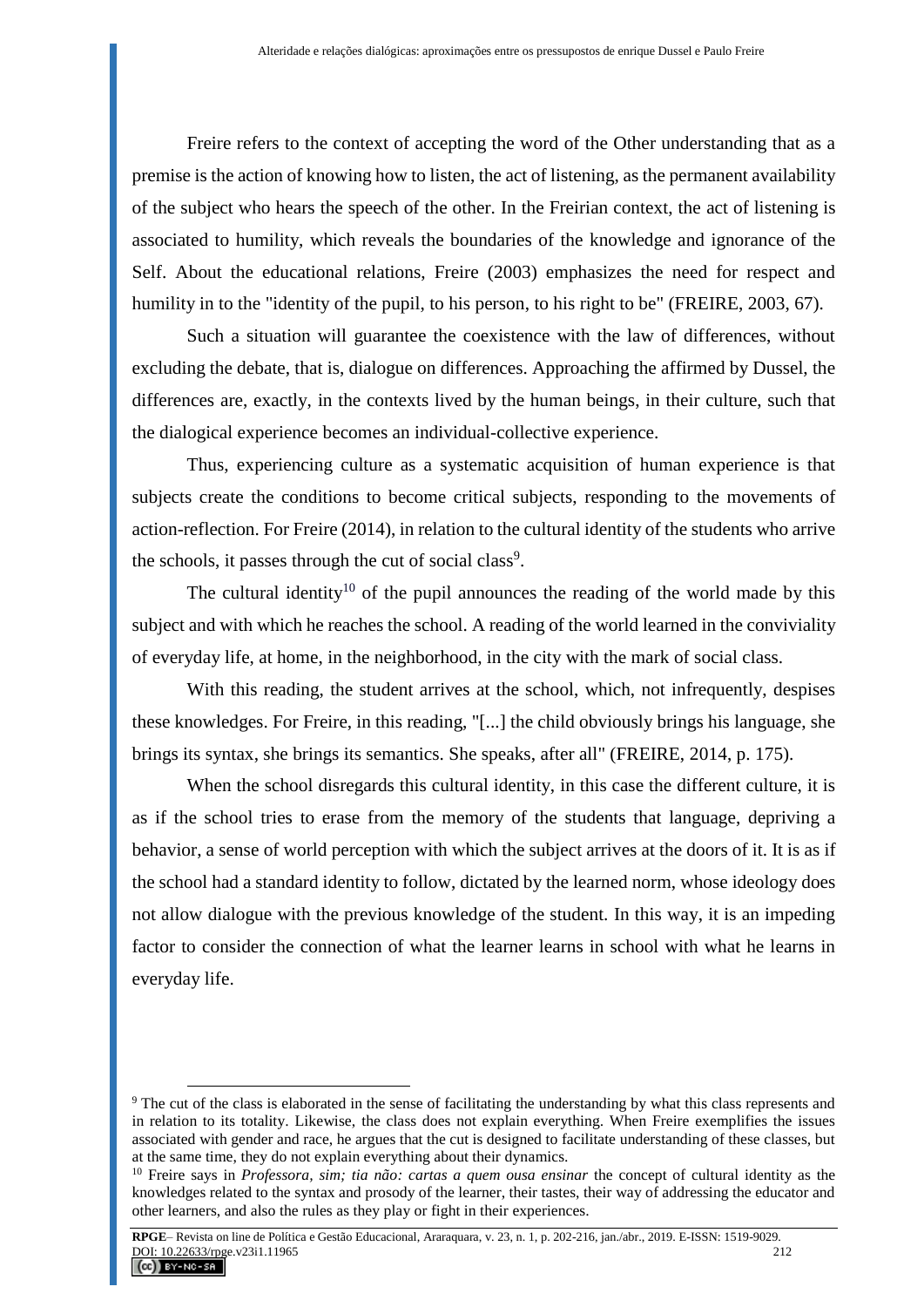In day-to-day experiences there is the permanent exercise of world reading which is subsumed by the inability to use a methodology in doing, revealing an authoritarian ideology of the school.

This authoritarianism is centered in the acceptance, on the part of the school, only of the scientific knowledge which is said as instituted and finished. The finished knowledge, for Freire (2014) constitutes an epistemological error in the sense that there is no complete knowledge, because it has historicity and is built during history, neither before or outside it. Another argument that refers to authoritarianism, is that in addition to the school's support for a finished knowledge also considers it pure, in the sense that it must be far from the impurities of popular culture, of possible mistakes.

On the otheFreire is also unfavorable to the preservation of learners' levels of knowledge, reflecting on the possibilities for the student to grow in the process of learning better what he already knows, to learn how to create and produce knowledge that has not yet exist.

It is in this context that the subjects will only progress when they recognize knowledge in the Others, such as knowledge of the popular classes, minorities, differences, still problematizing these concepts formulated in everyday life.

### **Final considerations**

The presuppositions of Enrique Dussel and Paulo Freire reflect on the need to value the cultural identity of human beings, an identity that announces the reading of the world exercised by these subjects, often subsumed by a dominant culture.

The discussion elaborated in the text emphasized the need for respect and understanding of the knowledge of these subjects, which refers to the exercise of a dialogue, as a premise in the need to listen to the Other, letting oneself be taken for their reasons, before elaborating the ideas, that is, to leave something in itself that was said by the Other, the exercise of otherness. Under these conditions, the action-reflection movement allows subjects to recognize themselves differently in the construction of their identities.

It is a collective process that allows human beings to reflect on their possibilities and potentialities, in order to learn better what they already know about their world, learning to create knowledge that promotes the desired actions of social transformations.

Finally, it is reaffirmed the idea of starting from the development of the relations with reality, integrated to the context and associated with a critical conscience is that it makes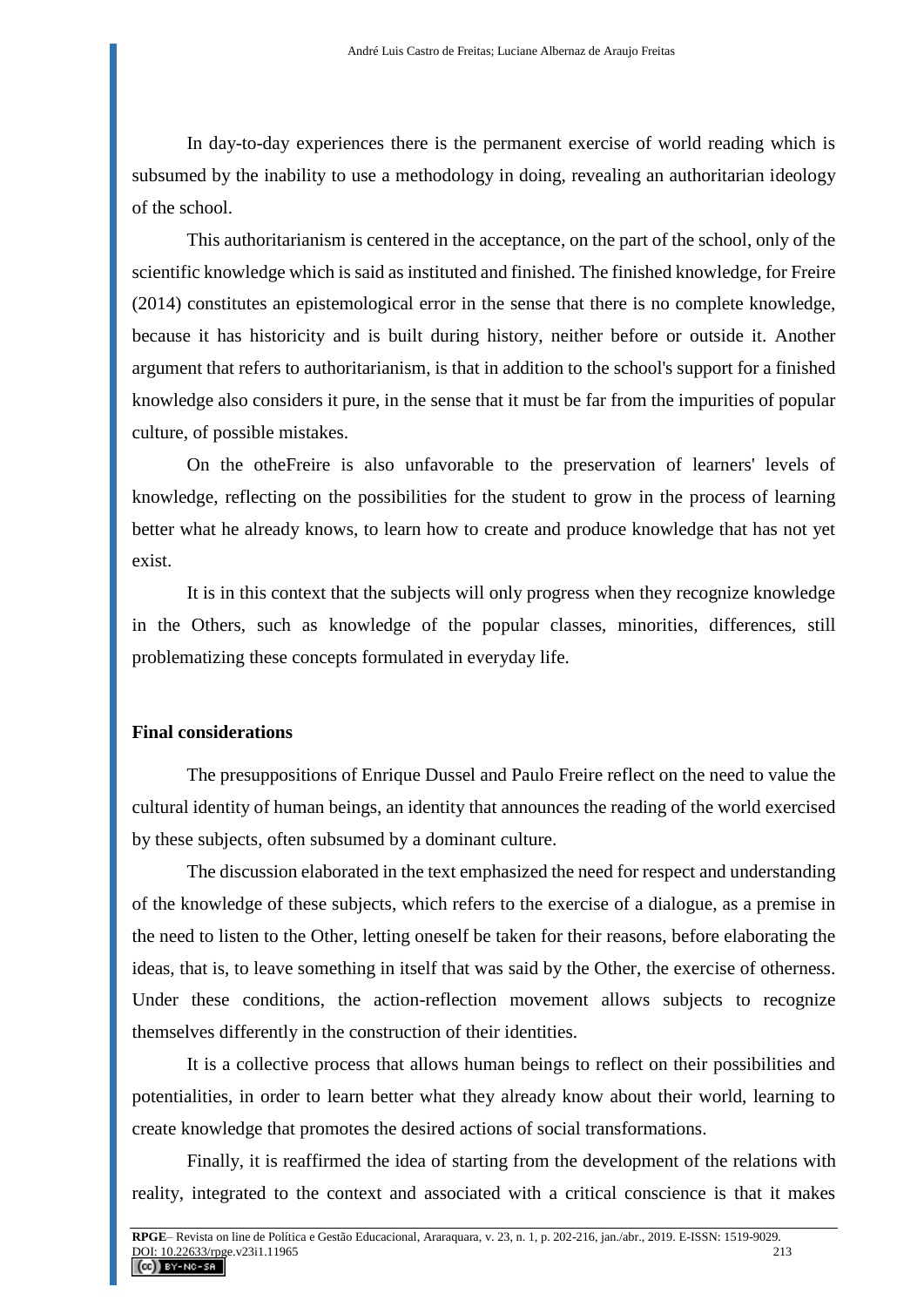possible, through the dialogical relation, to understand the human being as the one that humanizes that same reality and, at the same time, how to be an agent in and with the world, in order to become a reconstructor of culture.

### **REFERENCES**

DUSSEL, Enrique. **Para uma ética da libertação latino-americana:** acesso ao ponto de partida. v. 1. São Paulo: Loyola, 1977a.

DUSSEL, Enrique. **Filosofia da libertação**: filosofia na América Latina. São Paulo: Loyola, 1977b.

DUSSEL, Enrique. **Método para uma filosofia da libertação:** superação analética da dialética hegeliana. São Paulo: Loyola, 1986.

DUSSEL, Enrique. **1492 - El encubrimiento del outro**: hacia el origen del mito de la modernidad. Madrid: Nueva Utopia, 1992.

DUSSEL, Enrique. **Filosofia da libertação**: crítica à ideologia da exclusão. São Paulo: Paulus, 1995.

DUSSEL, Enrique. **Ética da libertação na idade da globalização e da exclusão**. Petrópolis: Vozes, 2000.

FANON, Frantz. **Condenados da terra**. v. 42. São Paulo: Civilização Brasileira, 1968.

GHIGGI, Gomercindo. Paulo Freire e a revivificação da educação popular. **Educação**. Porto Alegre, v. 33, n. 2, p. 111-118, maio/ago., 2010.

FREIRE, Paulo. **Educação como prática da liberdade**. 2. ed. Rio de Janeiro: Paz e Terra, 1969.

FREIRE, Paulo. **A importância do ato de ler**: em três artigos que se completam. 3. ed. São Paulo: Cortez, 1983.

FREIRE, Paulo. **Pedagogia da esperança**: um reencontro com a pedagogia do oprimido. 9. ed. Rio de Janeiro: Paz e Terra, 2002.

FREIRE, Paulo. **Pedagogia da autonomia**: saberes necessários a prática educativa. 28. ed. Rio de Janeiro: Paz e Terra, 2003.

FREIRE, Paulo. **Pedagogia do oprimido**. 38. ed. São Paulo: Paz e Terra, 2004.

FREIRE, Paulo. **Professora, sim; tia não**: cartas a quem ousa ensinar. 24. ed. Rio de Janeiro: Paz e Terra, 2013.

FREIRE, Paulo. **Pedagogia dos sonhos possíveis**. São Paulo: Paz e Terra, 2014.